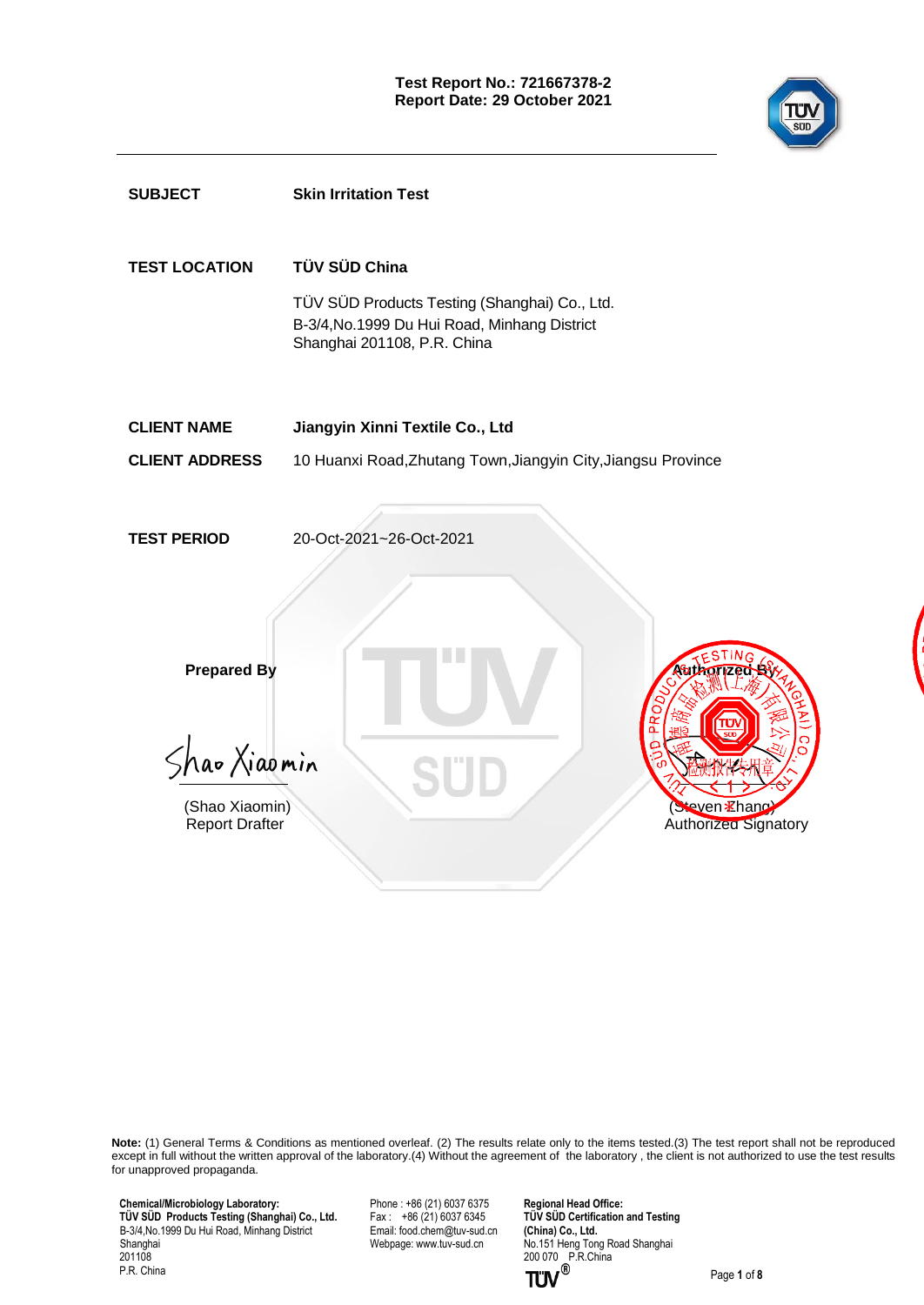

## **RECEIPT DATE/ TEST DATE**

29-Sep-2021/ 20-Oct-2021

## **THE FOLLOWING SAMPLE(S) WAS/WERE SUBMITTED**

#### **BY/ ON BEHALF OF THE CLIENTS AS:**

| Sample Name:          | Reusable Particle Filtering Cloth Mask |
|-----------------------|----------------------------------------|
| Sample Specification: | RY-CR1                                 |
| Batch No/Date:        | XN01111B                               |
| Manufacturer:         | Jiangyin Xinn Textile Co., Ltd         |

| SAMPLE NO. | <b>DESCRIPTION</b> | <b>PHOTOGRAPH</b>                                                 |
|------------|--------------------|-------------------------------------------------------------------|
| 721667378  | <b>Black Mask</b>  | <b>REAL PROPERTY</b><br>T P 9 40 1 2 3 4 5 6 7 8 9 7<br>721667378 |
|            |                    |                                                                   |

## **SUMMARY**

#### **1. Purpose**

To evaluate the potential skin irritation caused by the extraction of the test article extract contacting with the skin surface of rabbits.

#### **2. Process Description**

The specified test article was sampled by 6 cm<sup>2</sup> /mL extraction condition was 37℃, 72 h. Extraction solvent was 0.9% sodium chloride (SC).

The rabbits used to conduct experiments were healthy and with intact skin. The fur on the back of the rabbit was clipped within 24 h before the test started, a sufficient area on both sides of the spine for application and observation of all test sites (approximately 10 cm×15 cm). The 2.5 cm×2.5 cm absorbent gauze patches were soaked with 0.5 mL extraction of test article or control and put the patches on the skin on each side of each rabbit directly, then wrapped the test sites with bandage (occlusive) for at least 4 h. At the end of the contact time, removed residual test materials by washing with warm water and made it dry carefully.

Described and scored the skin reactions for erythema and oedema according to the scoring system for each application site at each time interval. Recorded the reaction of each application site at  $(1\pm0.1)$  h,  $(24\pm2)$  h,  $(48±2)$  h and  $(72±2)$  h after removal of the patches.

#### **3. Result**

Based on what observed: The primary irritation index for the test article were calculated to be 0. No abnormal clinical symptoms except skin reactions was found for all animals.

#### **4. Conclusion**

Under the conditions of this study, the test result showed that the response category of test article polar extract in rabbit skin irritation: Negligible.

 **Chemical/Microbiology Laboratory: TÜV SÜD Products Testing (Shanghai) Co., Ltd.** B-3/4,No.1999 Du Hui Road, Minhang District Shanghai 201108 P.R. China

Phone : +86 (21) 6037 6375 Fax :  $+86(21)60376345$ Email[: food.chem@tuv-sud.cn](mailto:food.chem@tuv-sud.cn) Webpage[: www.tuv-sud.cn](http://www.tuv-sud.cn/)

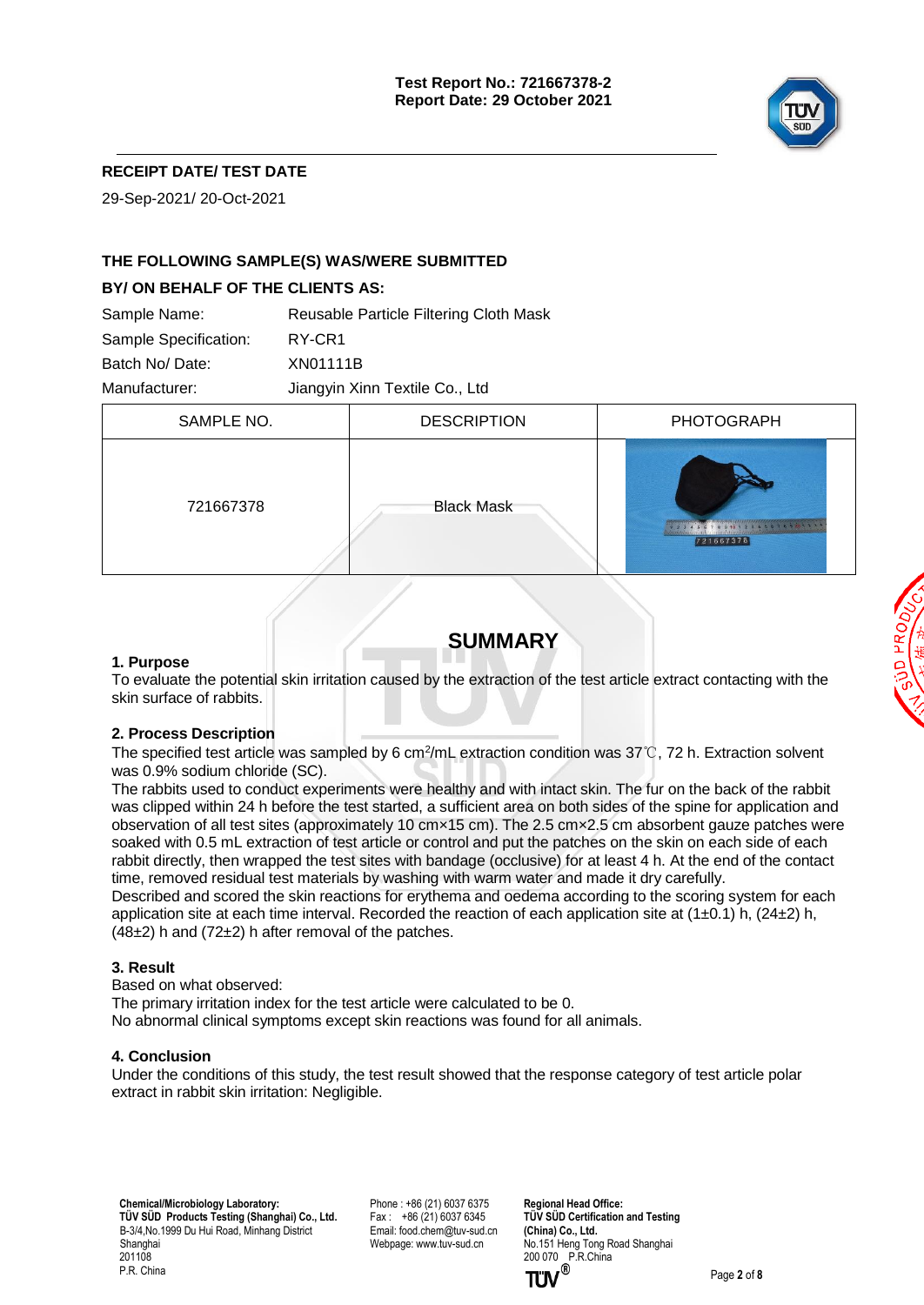

全面医学

# **1. STUDY SUMMARIES**

## **1.1. Purpose**

To evaluate the potential skin irritation caused by the extraction of the test article extract contacting with the skin surface of rabbits.

## **1.2. Referred Standard**

 $>$  ISO 10993-10: 2010 Biological evaluation of medical devices—Part 10: Tests for irritation and skin sensitization

## **1.3. Deviation(s) and Incident(s) Treatment**

If any deviation or incident occurred during the test, the related information would be recorded timely and a deviation report should be submitted with the final report to interpretate the specific effect(s) on the final result caused by the deviation or incident.

## **1.4. Schedule of The Study**

| Test Start Date:             | 2021-10-20 |
|------------------------------|------------|
| <b>Test Completion Date:</b> | 2021-10-26 |

# **2. TEST MATERIAL**

| 2.1. Test Article<br>2.1.1. General information $^{1)}$ |                                        |
|---------------------------------------------------------|----------------------------------------|
| Name:                                                   | Reusable Particle Filtering Cloth Mask |
| Initial state:                                          | Not applicable                         |
| Size:                                                   | RY-CR1                                 |
| Model:                                                  |                                        |
| Lot/ Batch#:                                            |                                        |
| <b>Physical State:</b>                                  | Solid                                  |
| Color:                                                  | <b>Black</b>                           |
| Density:                                                |                                        |
| Stability:                                              |                                        |
| Solubility:                                             |                                        |
| Storage Condition:                                      | Room temperature                       |
| <b>Test Article Material:</b>                           |                                        |
| Packaging Material:                                     |                                        |

## **2.1.2. Retention of test article(s)**

Reserve Sample Volume: 5 pcs<br>Storage Location: Samp Sample reserve room

## **2.1.3. Handling of residual test article(s)**

Remaining after the Test Complete: Destroy and waste Remaining after the Study Complete: Destroy and waste

| 2.2. Negative Control |                           |
|-----------------------|---------------------------|
| Name:                 | 0.9% Sodium Chloride (SC) |
| Size:                 | 500mL                     |

Lot/ Batch#: L221052008

 **Chemical/Microbiology Laboratory:**

**TÜV SÜD Products Testing (Shanghai) Co., Ltd.** B-3/4,No.1999 Du Hui Road, Minhang District Shanghai 201108 P.R. China

Phone : +86 (21) 6037 6375 Fax:  $+86(21)60376345$ Email[: food.chem@tuv-sud.cn](mailto:food.chem@tuv-sud.cn) Webpage[: www.tuv-sud.cn](http://www.tuv-sud.cn/)

**Regional Head Office: TÜV SÜD Certification and Testing (China) Co., Ltd.**  No.151 Heng Tong Road Shanghai 200 070 P.R.China



Page **3** of **8**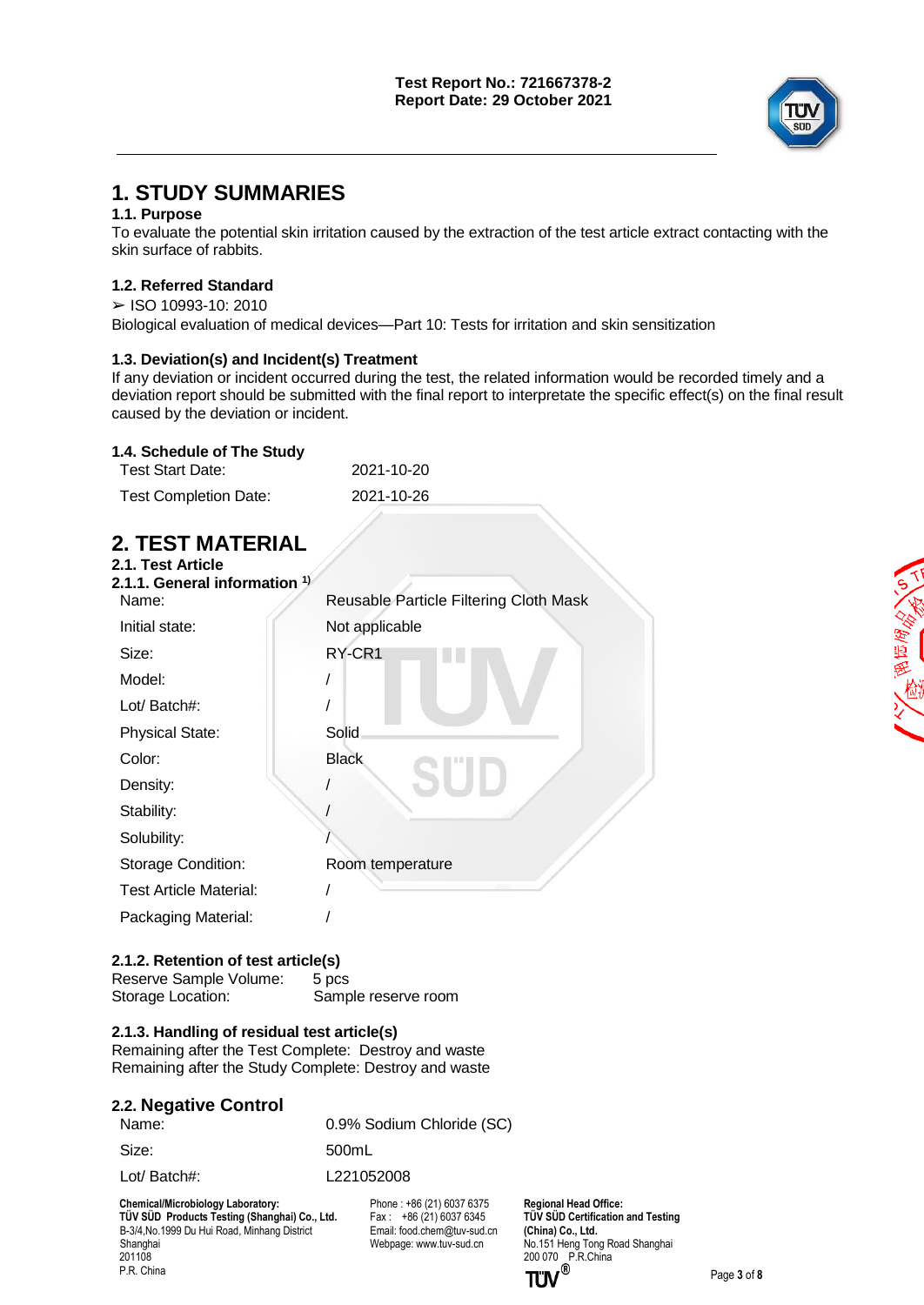### **Test Report No.: 721667378-2 Report Date: 29 October 2021**



| <b>Physical State:</b>                | Liquid                       |
|---------------------------------------|------------------------------|
| Color:                                | Colorless                    |
| Storage Condition:                    | Room Temperature             |
| Manufacturer:                         | Sichuan Kelun                |
| <b>2.3. Positive Control</b><br>Name: | Sodium Dodecyl Sulfate (SDS) |
| Size:                                 | 500 <sub>q</sub>             |
| Lot/ Batch#                           | C11609662                    |
| <b>Physical State:</b>                | White powder                 |
| Storage Condition:                    | Room temperature             |
| Manufacturer:                         | Macklin                      |

## **2.4. Animal**

| 2.4.1. Animal Information    |                                             |
|------------------------------|---------------------------------------------|
| Species:                     | New Zealand White Rabbit                    |
| Microbial levels:            | Conventional                                |
| Number/Sex:                  | 3/Female                                    |
| Weight:                      | More than 2 kg at the beginning of the test |
| Manufacturer:                | Shanghai Jiagan Biotechnology Co., LTD.     |
| Production License#:         | SCXK(Su)2020-0007                           |
| <b>Quality Certificate#:</b> | No.202132902                                |
|                              |                                             |

## **2.4.2. Animal feeding conditions**

| Breeding density:      | One animals per cage                                             |
|------------------------|------------------------------------------------------------------|
| Cages:                 | Suspended stainless steel                                        |
| Animal identification: | Marked the ID in animal's right ear and identified by a card     |
| Acclimation period:    | At least 7 days under the same conditions as for the actual test |
| Fodder:                | Name: Rabbit maintain feed                                       |
|                        | Manufacturer: Jiangsu Xietong                                    |
|                        | Daily 75g quantitative uptake per animal                         |
| Water:                 | Barreled pure water                                              |
|                        | Free intake                                                      |
|                        |                                                                  |

## **2.4.3. Animal room environmental conditions**

| Temperature:       | $16^{\circ}$ C $-26^{\circ}$ C                             |
|--------------------|------------------------------------------------------------|
| Relative humidity: | 40%~70%RH                                                  |
| Ventilation rate:  | ≥8/h                                                       |
| Lights:            | 12 hours light/dark cycle, full spectrum fluorescent light |
|                    |                                                            |

## **2.5. Main instruments**

| <b>Name</b>                                                                                                                                                                   | No.                                                                                                           | <b>Calibration Due Date</b>                                                                                                                                              |             |
|-------------------------------------------------------------------------------------------------------------------------------------------------------------------------------|---------------------------------------------------------------------------------------------------------------|--------------------------------------------------------------------------------------------------------------------------------------------------------------------------|-------------|
| Electronic Balance                                                                                                                                                            | EPB-302                                                                                                       | 2022-09-16                                                                                                                                                               |             |
| <b>Chemical/Microbiology Laboratory:</b><br>TÜV SÜD Products Testing (Shanghai) Co., Ltd.<br>B-3/4, No.1999 Du Hui Road, Minhang District<br>Shanghai<br>201108<br>P.R. China | Phone: +86 (21) 6037 6375<br>Fax: $+86(21)60376345$<br>Email: food.chem@tuv-sud.cn<br>Webpage: www.tuv-sud.cn | <b>Regional Head Office:</b><br>TÜV SÜD Certification and Testing<br>(China) Co., Ltd.<br>No.151 Heng Tong Road Shanghai<br>200 070 P.R.China<br>${\bf TUV}^{\circledR}$ | Page 4 of 8 |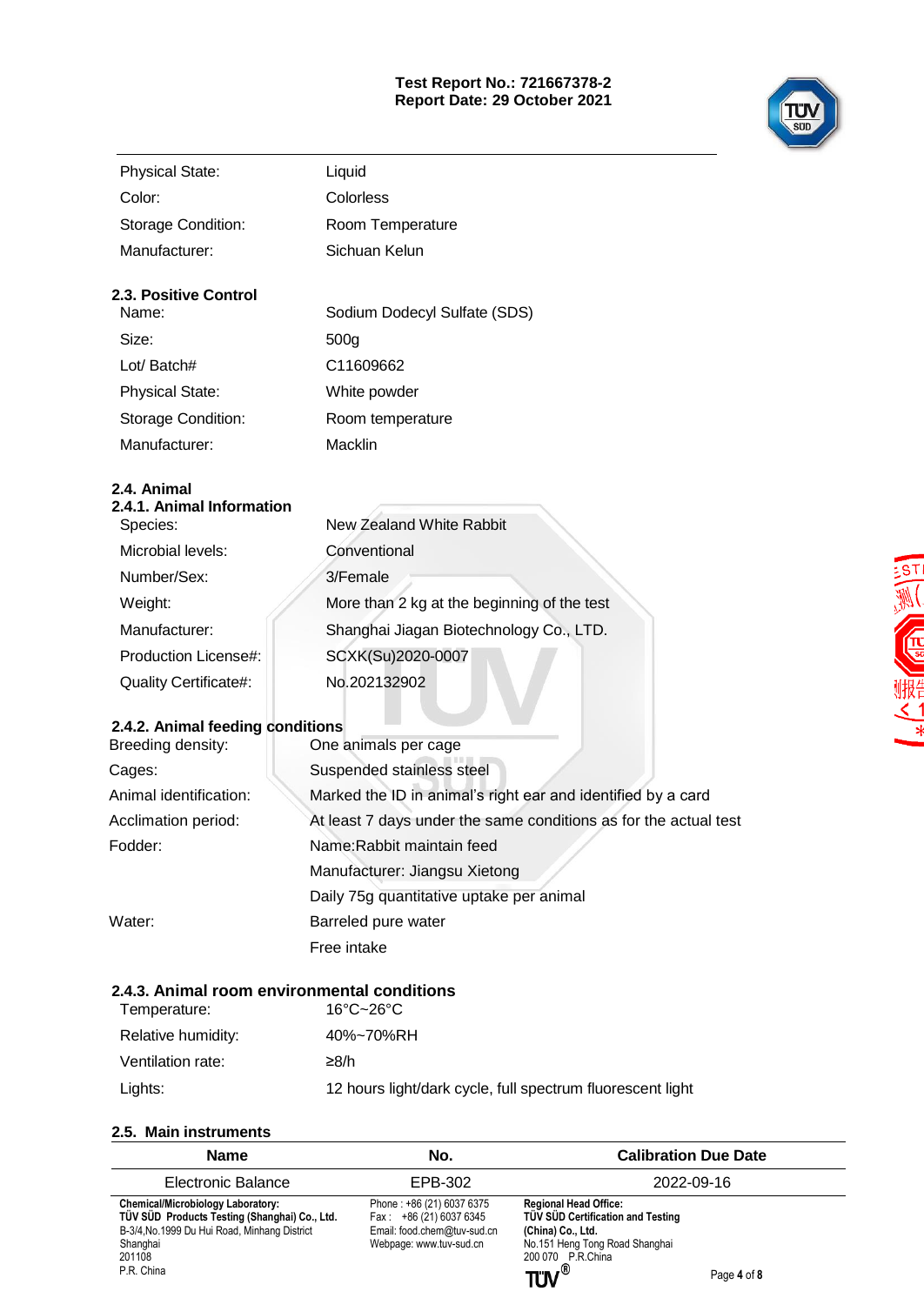

| Shaking Bath | EPB-311 | 2022-09-16 |
|--------------|---------|------------|
| Clean Bench  | EPB-314 | 2022-09-16 |

#### **2.6. Justification of the Test System**

The rabbit is specified as an appropriate animal model for evaluating potential skin irritants by the current testing standards. 20% Sodium Dodecyl Sulfate (SDS) is recommended as the positive substance by guiding principle.

## **3. TEST DESIGN**

#### **3.1. Test Article Preparation**

**3.1.1. Extraction process1)**

| 9. EAU GUUDII DI OUUSS    |                           |                             |                |           |                    |
|---------------------------|---------------------------|-----------------------------|----------------|-----------|--------------------|
| Sampling<br><b>Manner</b> | <b>Actual</b><br>Sampling | Ratio                       | <b>Solvent</b> | Amount    | <b>Conditions</b>  |
| Specified                 |                           |                             |                |           |                    |
| (inner side of            | $60 \text{ cm}^2$         | $6 \text{ cm}^2/\text{m}$ L | SC             | $10.0$ mL | $37^{\circ}$ C.72h |
| mask contact)             |                           |                             |                |           |                    |

1) The vehicle (without the test article) was similarly prepared to serve as the negative control.

#### **3.1.2. Final extract1)**

| <b>Final extract</b>                            | <b>Additional processing</b><br>prior to the testing or Not | <b>Presence of particles</b><br>or Not | <b>Color and Clear or Not</b> |
|-------------------------------------------------|-------------------------------------------------------------|----------------------------------------|-------------------------------|
| <b>SC</b>                                       | <b>Not</b>                                                  | <b>Not</b>                             | Colorless and Clear           |
| 1) Used the final extracts immediately.         |                                                             |                                        |                               |
| 3.2. Grouping<br>Took 3 rabbits into one group. |                                                             |                                        |                               |
| Group No.                                       | <b>Group Name</b>                                           | <b>Amount</b><br><b>Sex</b>            | <b>Numbered list</b>          |
|                                                 | Test group (SC)                                             | 3<br>¥                                 | 1201~1203                     |

#### **3.3. Experimental Process**

#### **3.3.1. Dosing process**

Rabbits with healthy and intact skin were used. The fur on the back of the rabbit was clipped within 24 h before the test started, a sufficient area on both sides of the spine for application and observation of all test sites (approximately 10 cm×15 cm).

The 2.5 cm×2.5 cm absorbent gauze patches were soaked with 0.5 mL extract (s) of test article or control and put the patches on the skin on each side of each rabbit directly (See Figure1), and then wrapped the application sites with an occlusive bandage for a minimum of 4 h.

At the end of the contact time, removed the dressings and marked the positions of the sites with permanent ink. Removed residual test material by lukewarm water and careful drying



1. Cranial end 2. Test site 3. Negative control site 4. Clipped dorsal region 5. Caudal end **Figure 1 Location of skin application sites**

 **Chemical/Microbiology Laboratory: TÜV SÜD Products Testing (Shanghai) Co., Ltd.** B-3/4,No.1999 Du Hui Road, Minhang District Shanghai 201108 P.R. China

Phone : +86 (21) 6037 6375 Fax :  $+86(21)60376345$ Email[: food.chem@tuv-sud.cn](mailto:food.chem@tuv-sud.cn) Webpage[: www.tuv-sud.cn](http://www.tuv-sud.cn/)

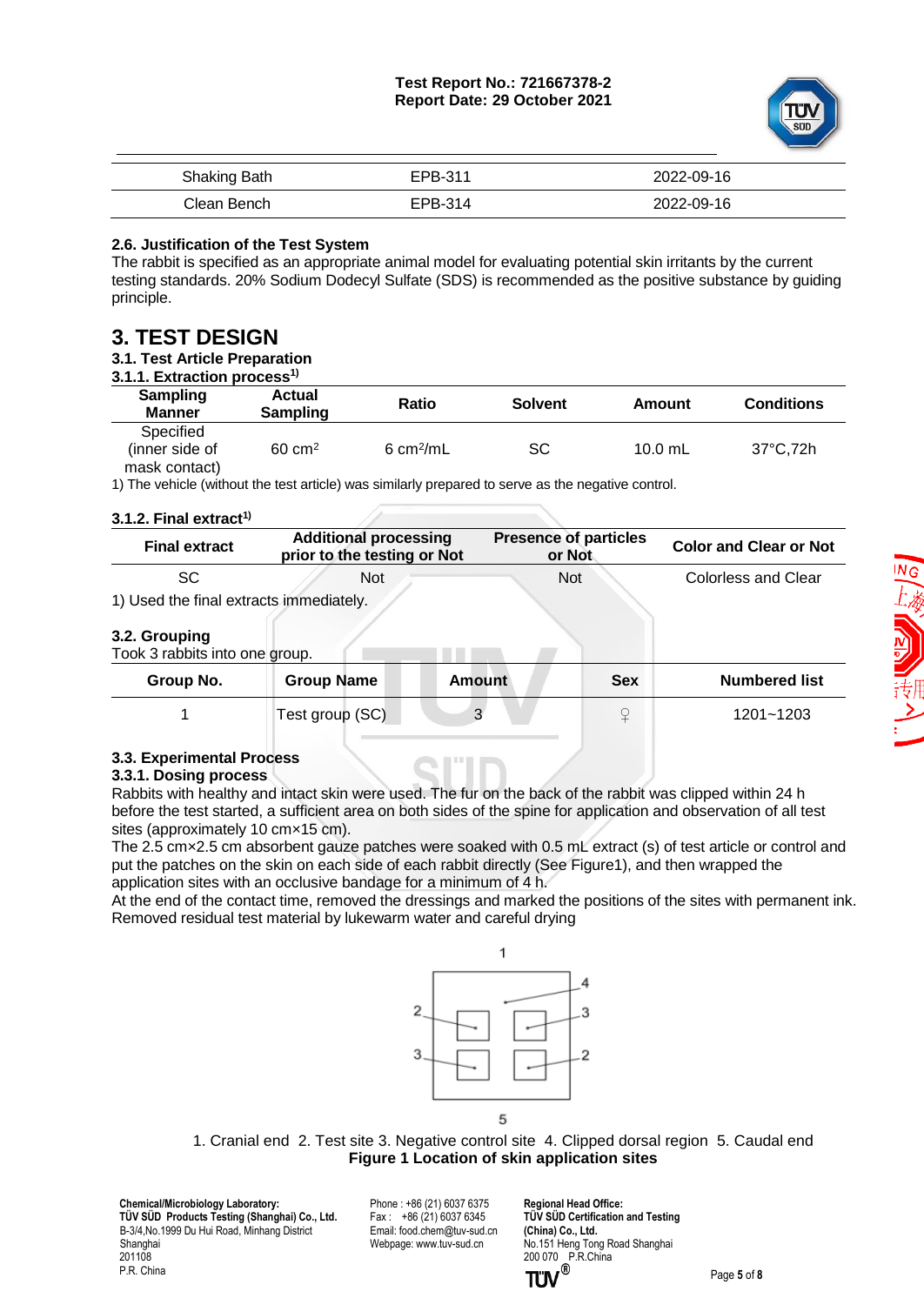#### **Test Report No.: 721667378-2 Report Date: 29 October 2021**



发展以应用:

## **3.3.2. Observation of animal**

Described and scored the skin reaction for erythema and oedema according to the scoring system given in Table 1 for each application site at each time interval. Recorded the appearance of each application site at  $(1\pm0.1)$  h,  $(24\pm2)$  h,  $(48\pm2)$  h and  $(72\pm2)$  h following removal of the patches.

#### **Table 1 Classification System for Skin Reaction**

| <b>Erythema and Eschar Formation:</b>                                             | score |
|-----------------------------------------------------------------------------------|-------|
| No erythema                                                                       | 0     |
| Very slight erythema (barely perceptible)                                         |       |
| Well-defined erythema                                                             |       |
| Moderate erythema                                                                 |       |
| Severe erythema (beet redness) to eschar formation preventing grading of erythema | 4     |
| <b>Oedema Formation:</b>                                                          |       |
| No oedema                                                                         | 0     |
| Very slight oedema (barely perceptible)                                           |       |
| Well-defined oedema (edges of area well-defined by definite raising)              |       |
| Moderate oedema (raised approximately 1mm)                                        | 3     |
| Severe oedema (raised more than 1mm and extending beyond exposure area)           | 4     |
| Maximal possible score for irritation                                             | 8     |
|                                                                                   |       |

#### **3.3.3. Other observed endpoints**

Clinical symptoms except dermal reactions should be observed every day.

# **4. EVALUATION CRITERION**

Determined the primary irritation index (PII) as follows.

1) Only the data that observed at  $(24±2)$  h,  $(48±2)$  h and  $(72±2)$  h is used for calculation.

2) The erythema grade of every animal at every time point added the oedema grade of every animal at every time point, then the primary irritation score for an animal was calculated by dividing the sum of all the scores by 6 (two test/observation sites, three time points).

3) The sum of average grade of all the animals divided by the number of animals.

4) When blank or negative control is used, the primary irritation score was calculated by the average score of test material subtracted the average score of control.

| Table E Minditch Roopence Categories in the Rabbit |              |  |  |  |
|----------------------------------------------------|--------------|--|--|--|
| <b>Response Category</b>                           | Mean score   |  |  |  |
| Negligible                                         | 0 to $0.4$   |  |  |  |
| Slight                                             | $0.5$ to 1.9 |  |  |  |
| Moderate                                           | 2 to 4.9     |  |  |  |
| Severe                                             | 5 to 8       |  |  |  |

#### **Table 2 Irritation Response Categories in the Rabbit**

# **5. ALTERATION AND DEVIATION**

Alteration and deviation did not happen in this test.

## **6. RESULTS**

Based on what observed: The primary irritation index for the test article were calculated to be 0. No abnormal clinical symptoms except skin reactions was found for all animals. See **Attached Table 1~2.**

 **Chemical/Microbiology Laboratory: TÜV SÜD Products Testing (Shanghai) Co., Ltd.** B-3/4,No.1999 Du Hui Road, Minhang District Shanghai 201108 P.R. China

Phone : +86 (21) 6037 6375 Fax :  $+86(21)60376345$ Email[: food.chem@tuv-sud.cn](mailto:food.chem@tuv-sud.cn) Webpage[: www.tuv-sud.cn](http://www.tuv-sud.cn/)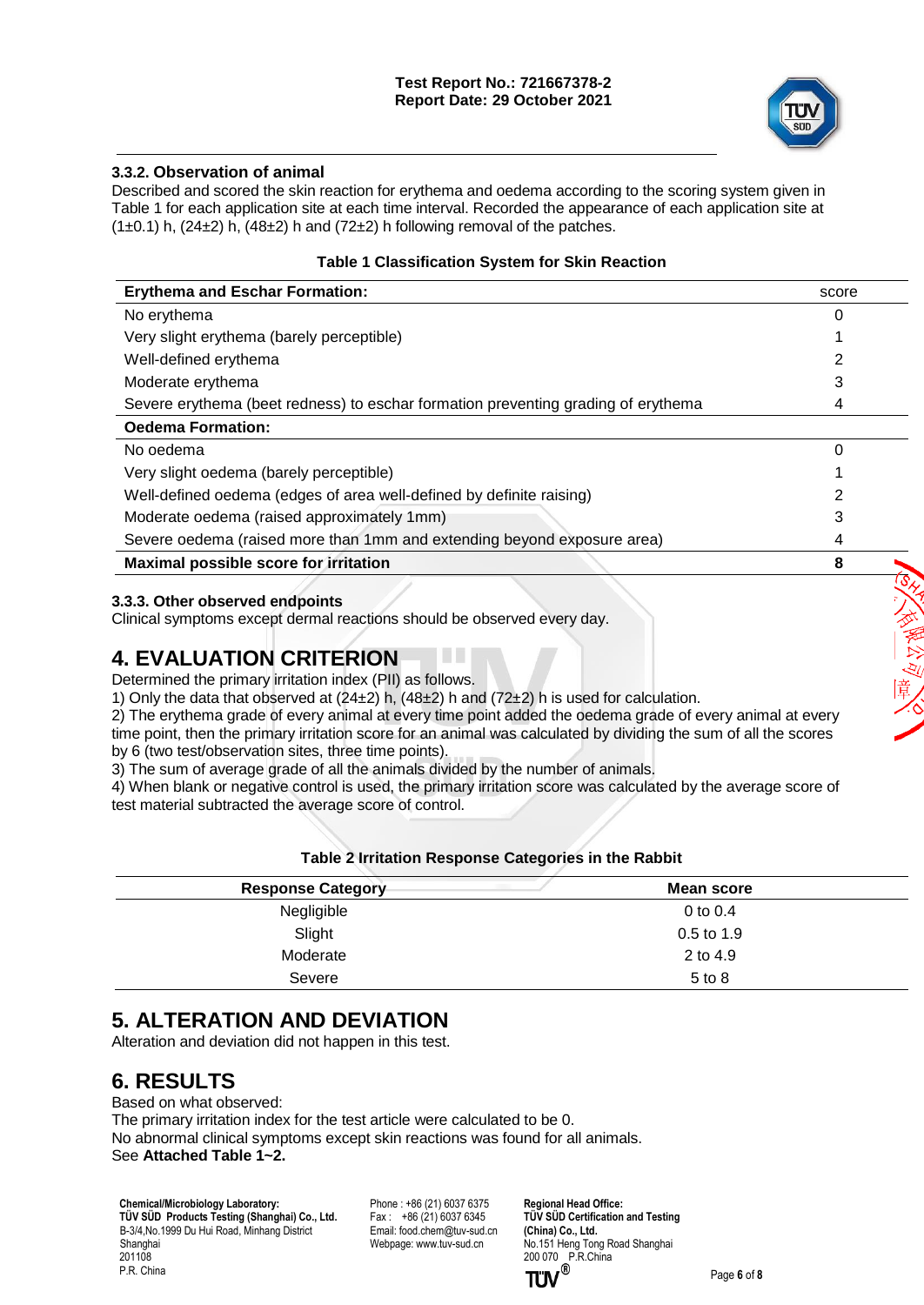

# **7. CONCLUSION**

Under the conditions of this study, the test result showed that the response category of test article polar extract in rabbit skin irritation: **Negligible.**

# **8. ATTACHED TABLE**

### **8.1. Attached Table 1 Dermal Observations of Test Group (SC)**

| Animal |                             | Skin<br>Reaction                           | Interval (Hours) |                  |                  |                  | Average          |
|--------|-----------------------------|--------------------------------------------|------------------|------------------|------------------|------------------|------------------|
| No.    | Dosing zone                 |                                            | 1 ± 0.1          | $24\pm2$         | $48\pm2$         | $72+2$           | score            |
|        |                             | Erythema                                   | $\mathbf 0$      | $\boldsymbol{0}$ | $\pmb{0}$        | $\boldsymbol{0}$ |                  |
|        | <b>Test Site(Left)</b>      | Oedema                                     | 0                | $\boldsymbol{0}$ | 0                | 0                | $\boldsymbol{0}$ |
|        |                             | Erythema                                   | 0                | 0                | 0                | 0                |                  |
|        | Test Site(Right)            | Oedema                                     | $\mathbf 0$      | $\boldsymbol{0}$ | $\mathbf 0$      | 0                |                  |
| 1201   |                             | Erythema                                   | $\mathbf 0$      | $\mathbf 0$      | $\overline{0}$   | $\mathbf 0$      |                  |
|        | Negative Site(Left)         | Oedema                                     | $\mathbf 0$      | 0                | 0                | 0                |                  |
|        |                             | Erythema                                   | 0                | $\boldsymbol{0}$ | 0                | 0                | $\boldsymbol{0}$ |
|        | Negative Site(Right)        | Oedema                                     | $\pmb{0}$        | $\boldsymbol{0}$ | $\boldsymbol{0}$ | 0                |                  |
|        |                             | Erythema                                   | $\mathbf 0$      | 0                | $\mathbf 0$      | 0                |                  |
|        | Test Site(Left)             | Oedema                                     | 0                | 0                | 0                | 0                |                  |
|        |                             | Erythema                                   | 0                | $\boldsymbol{0}$ | 0                | 0                | $\mathbf 0$      |
|        | <b>Test Site(Right)</b>     | Oedema                                     | $\pmb{0}$        | $\boldsymbol{0}$ | $\boldsymbol{0}$ | 0                | GHAI) CO.        |
| 1202   |                             | Erythema                                   | $\mathbf 0$      | $\boldsymbol{0}$ | $\mathbf 0$      | $\mathsf 0$      |                  |
|        | Negative Site(Left)         | Oedema                                     | 0                | 0                | 0                | 0                |                  |
|        |                             | Erythema                                   | 0                | $\mathbf 0$      | $\Omega$         | 0                | 0                |
|        | Negative Site(Right)        | Oedema                                     | 0                | $\boldsymbol{0}$ | $\mathbf 0$      | 0                |                  |
|        |                             | Erythema                                   | $\boldsymbol{0}$ | $\boldsymbol{0}$ | $\mathbf 0$      | $\mathsf 0$      |                  |
|        | <b>Test Site(Left)</b>      | Oedema                                     | $\pmb{0}$        | 0                | 0                | 0                | $\pmb{0}$        |
| 1203   |                             | Erythema                                   | 0                | $\mathbf 0$      | 0                | 0                |                  |
|        | <b>Test Site(Right)</b>     | Oedema                                     | $\boldsymbol{0}$ | 0                | $\boldsymbol{0}$ | 0                |                  |
|        | Negative Site(Left)         | Erythema                                   | $\pmb{0}$        | 0                | $\mathbf 0$      | 0                |                  |
|        |                             | Oedema                                     | $\mathbf 0$      | 0                | 0                | 0                | $\mathbf 0$      |
|        | <b>Negative Site(Right)</b> | Erythema                                   | 0                | 0                | 0                | 0                |                  |
|        |                             | Oedema                                     | 0                | $\boldsymbol{0}$ | $\mathbf 0$      | 0                |                  |
|        |                             | The primary irritation index (PII): 0      |                  |                  |                  |                  |                  |
|        |                             | Irritation Response Categories: Negligible |                  |                  |                  |                  |                  |

### **8.2 Attached Table 2 Body Weight and Clinical Observation**

| Animal        | Body Weight (g) | <b>Clinical Observation</b> |        |
|---------------|-----------------|-----------------------------|--------|
| <b>Number</b> | Initiation      | End                         |        |
| 1201          | 2631            | 2699                        | Normal |
| 1202          | 2776            | 2854                        | Normal |
| 1203          | 2945            | 2994                        | Normal |

 **Chemical/Microbiology Laboratory: TÜ V SÜ D Products Testing (Shanghai) Co., Ltd.** B-3/4,No.1999 Du Hui Road, Minhang District Shanghai 201108 P.R. China

Phone : +86 (21) 6037 6375 Fax :  $+86(21)(60376345)$ Email[: food.chem@tuv-sud.cn](mailto:food.chem@tuv-sud.cn) Webpage[: www.tuv-sud.cn](http://www.tuv-sud.cn/)

**Regional Head Office: TÜV SÜD Certification and Testing (China) Co., Ltd.**  No.151 Heng Tong Road Shanghai 200 070 P.R.China

Page **7** of **8**